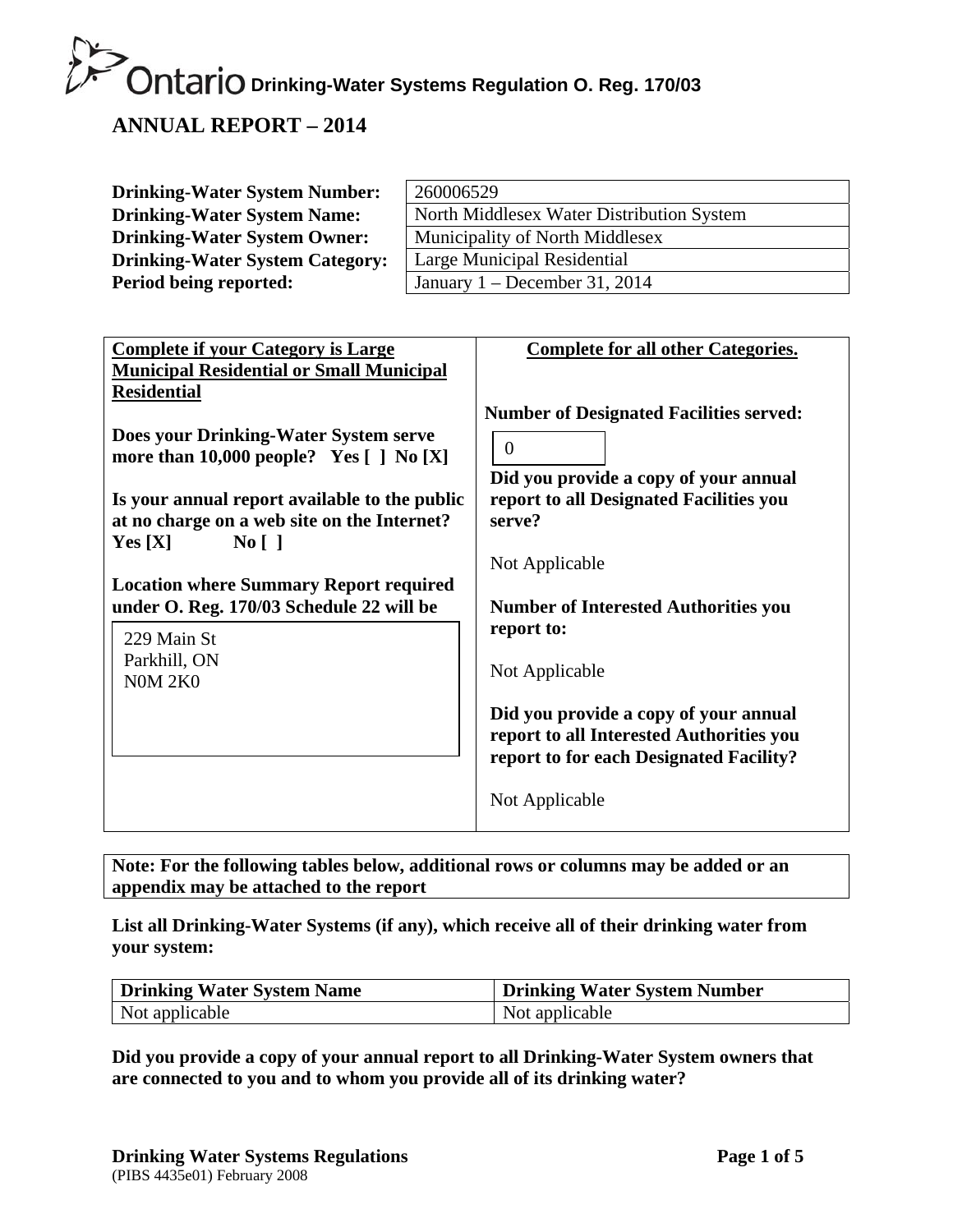Not Applicable

**Indicate how you notified system users that your annual report is available, and is free of charge.** 

**[X] Public access/notice via the web** 

**[X] Public access/notice via Government Office-Water Department Office** 

**[ ] Public access/notice via a newspaper** 

**[X] Public access/notice via Public Request** 

- **[ ] Public access/notice via a Public Library**
- **[ ] Public access/notice via other method \_\_ \_\_\_\_\_\_\_\_\_\_\_\_\_\_\_\_\_\_\_\_\_\_\_\_\_\_\_**

#### **Describe your Drinking-Water System**

The North Middlesex Distribution System provides drinking water to consumers within the Municipality of North Middlesex. The North Middlesex Distribution System purchases potable water from the Lake Huron Primary Water Supply System; water can enter the North Middlesex Distribution System from five points along the Lake Huron Primary Water Supply System main transmission line. The North Middlesex Distribution System is comprised of two water reservoirs, two booster pump stations, multiple water-mains and other water main appurtenances such as valves, hydrants, air release chambers and pressure reducing and sustaining chambers. The North Middlesex Distribution System is connected to the Village of Thedford water system. The Thedford water system is located in the Municipality of Lambton Shores and is operated by Operations Management International Canada Inc. (OMI). Thedford is part of the Lake Huron Water Board's Supply System; the Municipality of North Middlesex reports annually to the board.

#### **List all water treatment chemicals used over this reporting period**

Not applicable

#### **Were any significant expenses incurred to?**

- **[ ]** Install required equipment
- **[X]** Repair required equipment
- **[X ]** Replace required equipment

#### **Please provide a brief description and a breakdown of monetary expenses incurred**

| Replacement / Repair Parts / Misc shop items | \$10,469.77 |
|----------------------------------------------|-------------|
| <b>Waterline Repairs</b>                     | 8,639.33    |
| West Williams Pump Station Replacement Pump  | 3,442.33    |
| Total                                        | \$22,551.43 |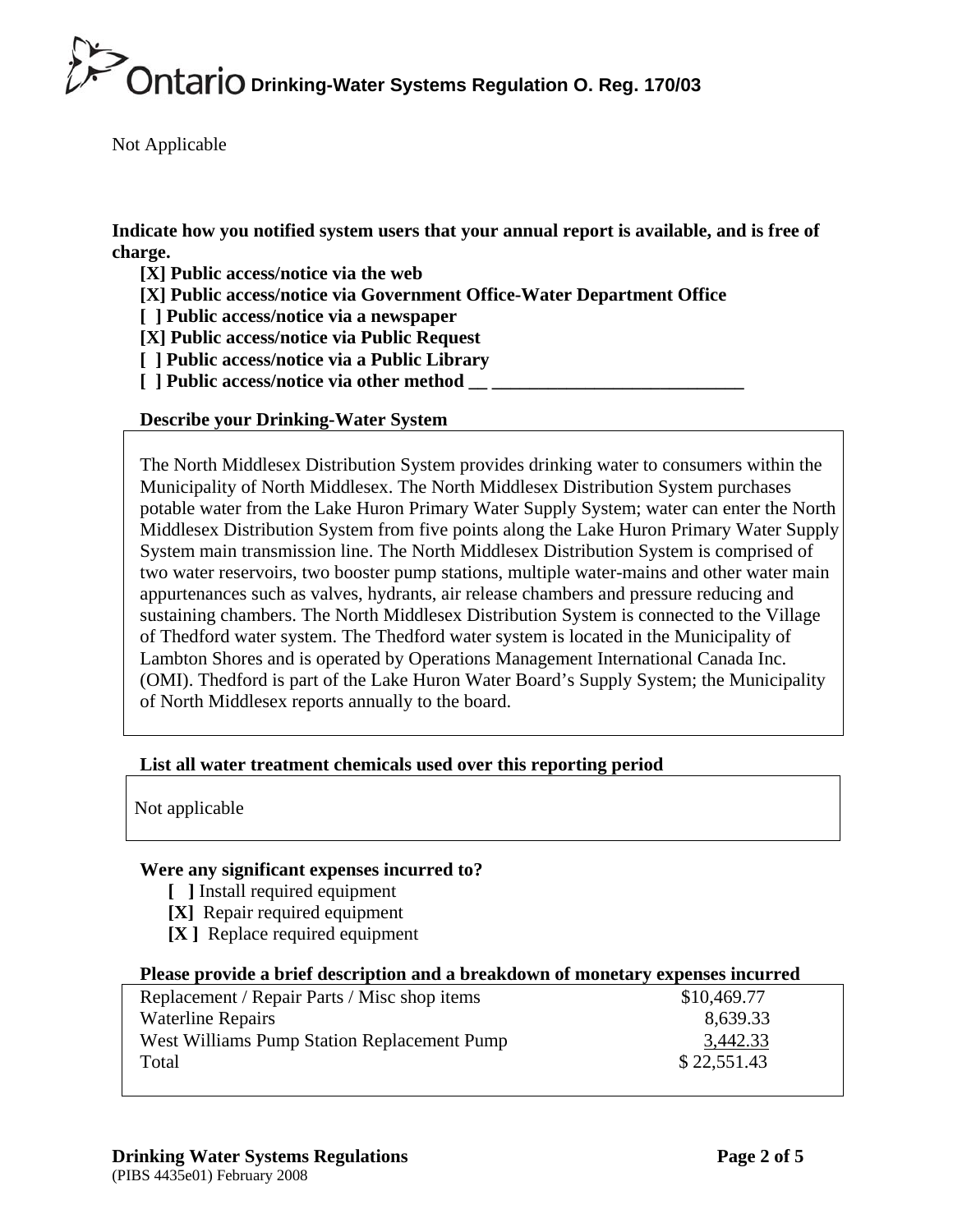**Provide details on the notices submitted in accordance with subsection 18(1) of the Safe Drinking-Water Act or section 16-4 of Schedule 16 of O.Reg.170/03 and reported to Spills Action Centre –** 

| <b>Incident</b><br><b>Date</b> | <b>Parameter</b>                                                                                                            | <b>Result</b>                        | <b>Unit of</b><br><b>Measure</b>    | Corrective<br><b>Action</b>                                                                                                                                                                                                                                                 | <b>Corrective</b><br><b>Action Date</b> |
|--------------------------------|-----------------------------------------------------------------------------------------------------------------------------|--------------------------------------|-------------------------------------|-----------------------------------------------------------------------------------------------------------------------------------------------------------------------------------------------------------------------------------------------------------------------------|-----------------------------------------|
| June 05,<br>2014               | AWQI#<br>117845 Low<br>Chlorine<br>Residual                                                                                 | 0.03                                 | mg/L                                | <b>Flushed Dead</b><br>End                                                                                                                                                                                                                                                  | June 05,<br>2014                        |
| August<br>13,2014              | AWQI#<br>119584<br>Sample report;<br>overgrown<br>bacterial plate                                                           | <b>NDOGT</b>                         | No Data<br>Overgrown<br>with Target | Resample                                                                                                                                                                                                                                                                    | August<br>14,2014                       |
| September<br>21, 2014          | AWQI#<br>120516<br>Low System<br>Pressure                                                                                   | $0 - 20$                             | psi                                 | <b>Power Restored</b><br>following<br>extended outage                                                                                                                                                                                                                       | September<br>21, 2014                   |
| September<br>22, 2014          | AWQI#<br>120533<br>Potential<br>Contamination<br>entry during a<br>water main<br>repair (stones<br>fell into water<br>main) | Free<br>Residual<br>Chlorine<br>1.05 | mg/L                                | Water main was<br>flushed; free<br>chlorine residual<br>analyzed and<br>bacteriological<br>samples collected<br>at the site of the<br>break, upstream<br>& downstream of<br>the break; a<br>second sample set<br>was collected 24<br>hours after the<br>initial collection. | September<br>26, 2014                   |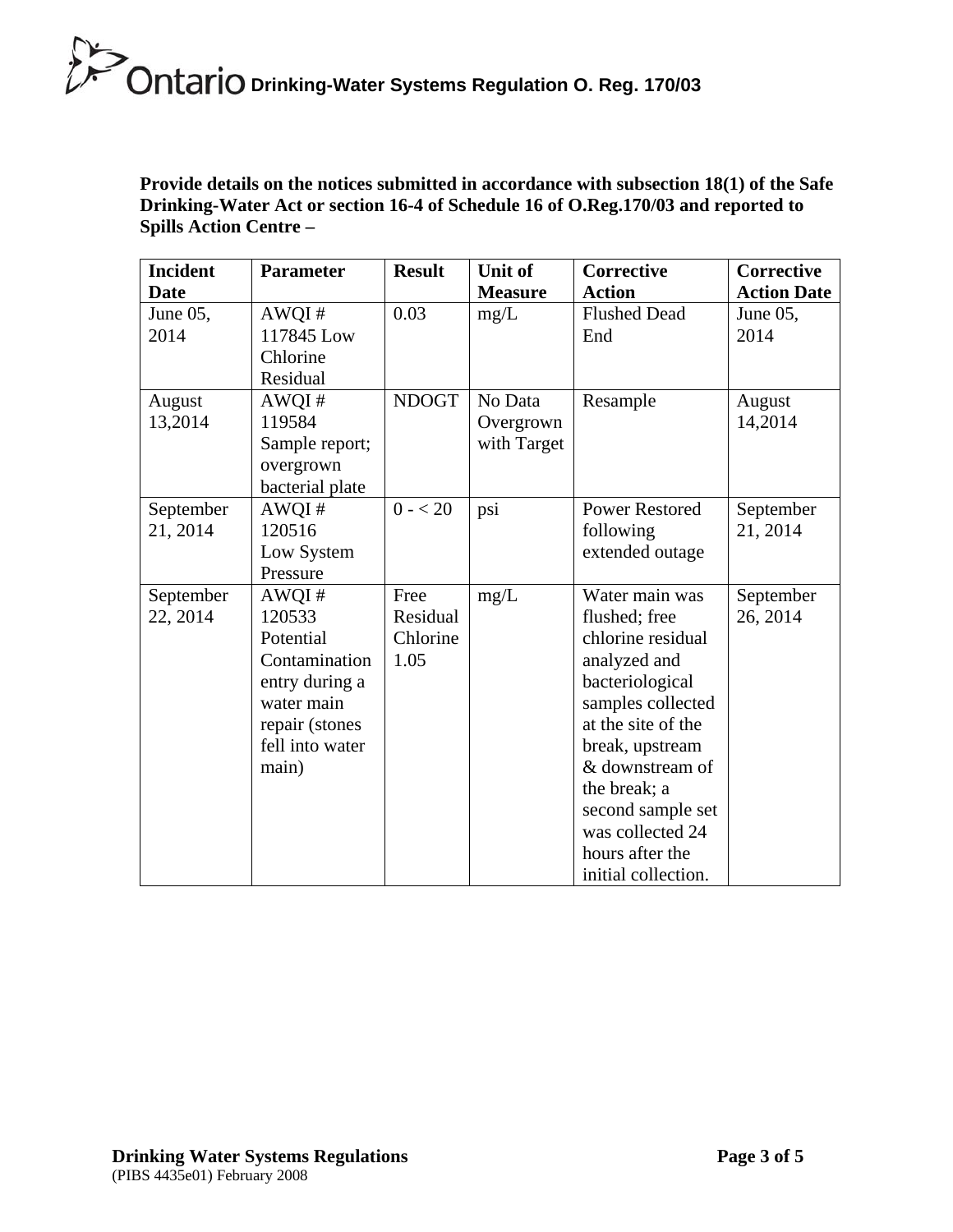| during this reporting period. |                |                  |                 |                   |                |                |  |  |
|-------------------------------|----------------|------------------|-----------------|-------------------|----------------|----------------|--|--|
|                               | <b>Number</b>  | Range of         | <b>Range of</b> | Range of          | <b>Number</b>  | Range of       |  |  |
|                               | of             | <b>E.Coli Or</b> | <b>Total</b>    | <b>Background</b> | of HPC         | <b>HPC</b>     |  |  |
|                               | <b>Samples</b> | Fecal            | <b>Coliform</b> | <b>Results</b>    | <b>Samples</b> | <b>Results</b> |  |  |
|                               |                | <b>Results</b>   | <b>Results</b>  | min-max           |                | $(min#)-$      |  |  |
|                               |                | $(min#)-$        | $(min#)-$       | cfu/100ml         |                | (max H)        |  |  |
|                               |                | (max H)          | (max H)         |                   |                |                |  |  |
|                               |                |                  |                 |                   |                |                |  |  |
| <b>Distribution</b>           | 287            | $0 - 0$          | $0 - 0$         | $0 - 35$          | 83             | $<$ 10 - 90    |  |  |

**Microbiological testing done under the Schedule 10, 11 or 12 of Regulation 170/03, during this reporting period.** 

#### **Operational testing done under Schedule 7, 8 or 9 of Regulation 170/03 during the period covered by this Annual Report.**

|          | Grab<br><b>Samples</b> | Number of   Range of Results<br>$(min #)$ - $(max #)$ | <b>NOTE:</b> For continuous<br>monitors use 8760 as the<br>number of samples. |
|----------|------------------------|-------------------------------------------------------|-------------------------------------------------------------------------------|
| Chlorine | 254                    | $0.45 - 1.51$                                         |                                                                               |

**NOTE**: Record the unit of measure if it is **not** milligrams per litre.

#### **Summary of additional testing and sampling carried out in accordance with the requirement of an approval, order or other legal instrument.**

| Date of legal     | <b>Parameter</b> | Date           | <b>Result</b> | Unit of Measure |
|-------------------|------------------|----------------|---------------|-----------------|
| instrument issued |                  | <b>Sampled</b> |               |                 |
| Not Applicable    |                  |                |               |                 |

#### **Summary of Inorganic parameters tested during this reporting period or the most recent sample results:**

Not Applicable

#### **Summary of lead testing under Schedule 15.1 during this reporting period**

(applicable to the following drinking water systems; large municipal residential systems**,**  small municipal residential systems, and non-municipal year-round residential systems)

| <b>Location</b> | <b>Date</b>    | <b>Number</b>  | pH       | <b>Range of</b>   | <b>Range of Lead</b> | Number of          |
|-----------------|----------------|----------------|----------|-------------------|----------------------|--------------------|
| <b>Type</b>     | <b>Sampled</b> | <b>of</b>      | Range    | <b>Alkalinity</b> | <b>Results</b>       | <b>Exceedances</b> |
|                 |                | <b>Samples</b> |          | $(min{,}\#)$ –    | $(min#) - (max#)$    |                    |
|                 |                |                |          | $(max\#)$         | ug/L                 |                    |
|                 |                |                |          | mg/L              |                      |                    |
| Distribution    | April 09,      | 3              | $8.11 -$ | $84 - 93$         | $0.43 - 2.88$        | 0                  |
|                 | 2014           |                | 8.30     |                   |                      |                    |
| Distribution    | August         | 3              | $7.95 -$ | $80 - 82$         | $0.52 - 0.95$        | 0                  |
|                 | 18, 2014       |                | 8.25     |                   |                      |                    |